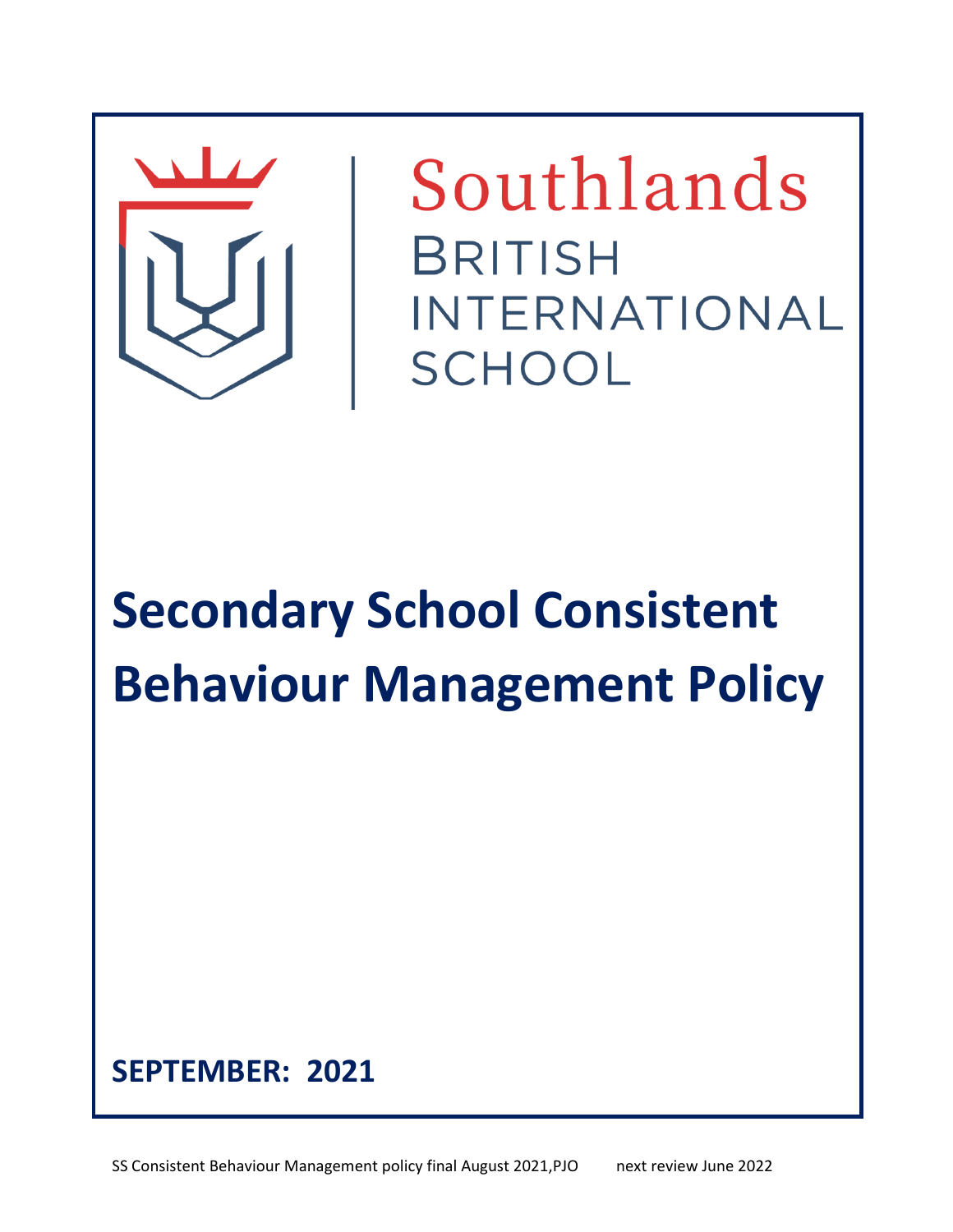

# **SECONDARY SCHOOL CONSISTENT BEHAVIOUR MANAGEMENT POLICY**

We believe that setting high standards for behaviour is an integral part of having a positive attitude to learning and raising attainment within both the English and Italian curricula. Our behaviour policy is based on the principle of assertive discipline and positive reinforcement: that individuals are in control of their actions and can choose to act and respond in a certain way, and that in praising positive behaviour we encourage it. We believe that all adults and students in school have:

- \* The right to be safe
- \* The right to learn
- \* The right to be treated with fairness and respect

## **Aims of the policy:**

- Strive to maintain a positive and supportive school environment with students given recognition for high standards of behaviour.
- Ensure that all students are treated consistently. This means that there will not be variations in expectations between staff, and that the same standards of behaviour apply outside the classroom as within.
- Involve parents at the early stage if a student does not meet our expectations with regard to behaviour in order that we can take a joint approach to resolving any issues.

## **Three school rules:**

.

The three rules we have in school are based on the three basic rights we believe in. These are aligned to our Values: Honesty, Kindness, Respect

## Everyone in school has the right to be safe

*We insist that students do not act in a harmful way towards each other. We teach students that problems need to be solved through discussion and agreement. Retaliation is not acceptable, and will be dealt with on an equal level to the initiator.*

## Everyone in school has the right to learn

*We will not allow students to disturb or interrupt other students' learning. Teachers also have the right to teach, and for this reason, disturbances will not be tolerated. Students impacting their own and others' learning through disorganisation and lack of effort is not acceptable.*

## Everyone in school has the right to be treated with fairness and respect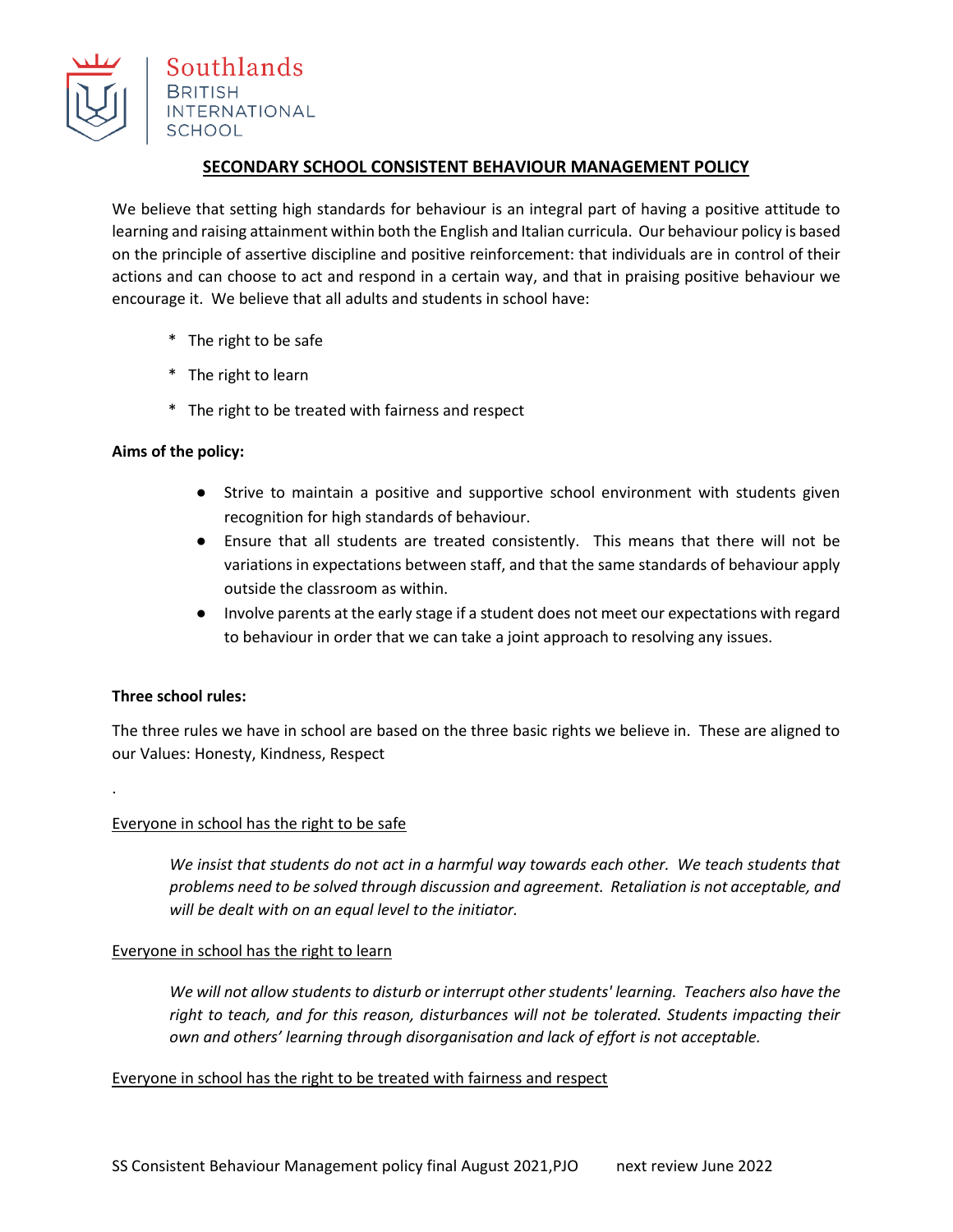*We expect students to show respect to adults and vice versa. We also expect students to show respect to each other, as we would adults to other adults. We ask that adults and students listen to other people's point of view with respect.* 

#### **Reinforcing positive behaviour:**

All staff will seek to find and reward good behaviour/ high levels of achievement that students display. Recognition can take a number of forms but most commonly occur through; immediate verbal praise, notifications in assembly, being referred to a member of the Senior Leadership Team, end of term certificates. We use the iSAMS system to log positive behaviour, academic attainment and effort.

#### **The role of the House System:**

In Senior School, recognition of those who complete the week free from any behavioural/ academic issues students will automatically receive 10 House Points for a 'clean slate'. This requires students to complete all work and homework set and receive no negative logs on iSAMS.

Additional House Points can be awarded to students who go above and beyond academic or pastoral expectations, and the number of Points awarded will be reflective of the action the student takes. In alignment with the school's values Points can also be allocated for those who display **kindness, honesty and respect**.

## **Challenging undesirable behaviour:**

when positive strategies are not sufficient to encourage acceptable behaviour students will be spoken to about their actions, and given the opportunity to reflect upon these and change their behaviour. This will be done generally in private to the student, and not in front of an audience.

## **Consistent Behaviour Management Steps for Subject Teachers:**

1. Verbal reminder

2. Move student into a different seat (remember that students should be seating in a teacher-produced seating plan)

3. Warning logged on iSAMs: resolution conversation and centralised detention from 11:05-11:30am.

4. Record and Resolution form with the Deputy Head of the Senior School:

If 3 warnings are received in one half-term then there will be a conversation with teachers involved and the Deputy Head. Targets and strategies will be set and monitored through the use of a daily report card.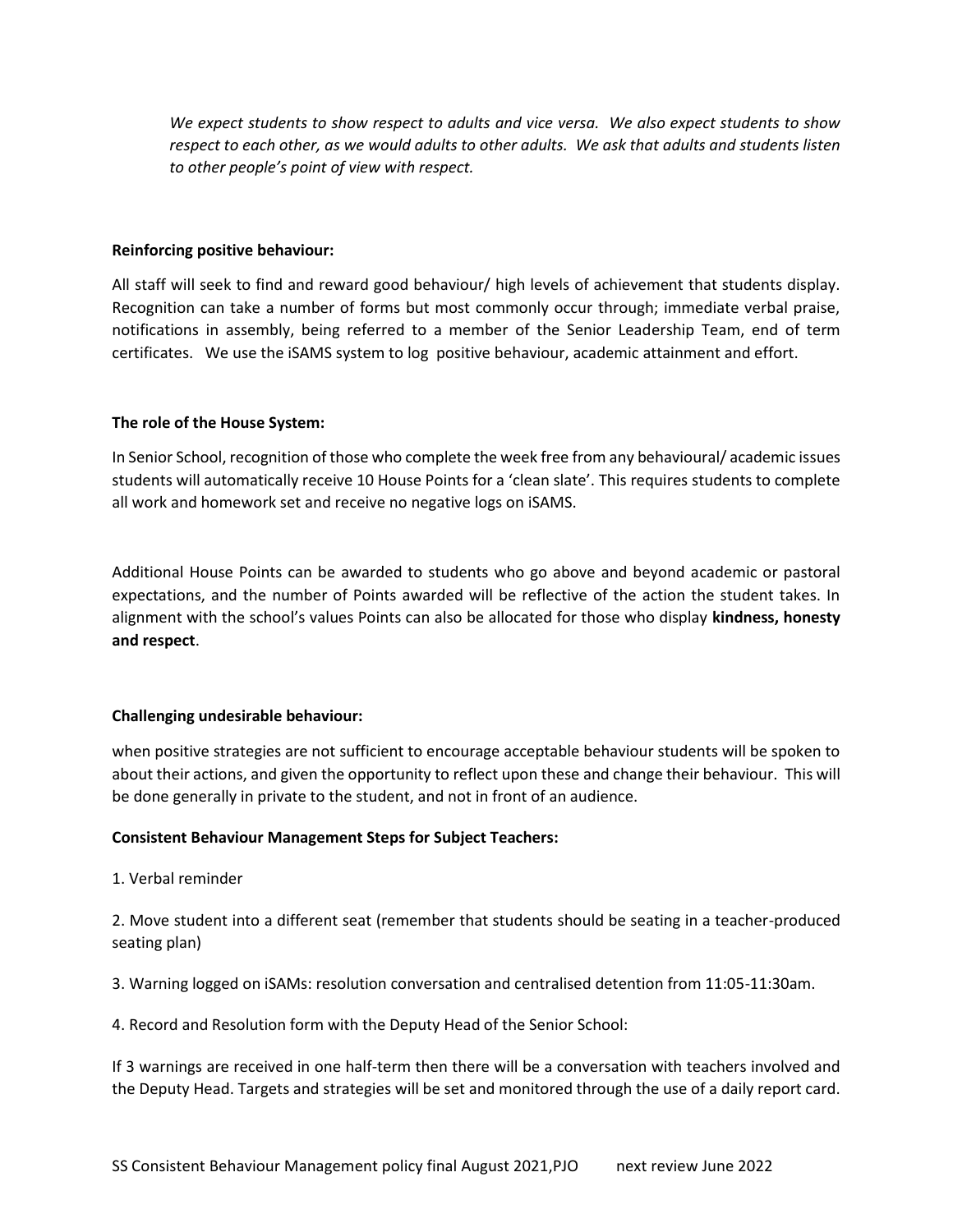Parents will receive a communication detailing the behaviours displayed and the school will seek to work with the family to improve behaviour through targets and strategies will be set and monitored through the use of a daily report card for no less than 1 week.

For repeated poor behaviour or incidents deemed more serious, the student may be removed from the classroom immediately or referred to the Head of Senior School or School Principal. Acts of physical aggression, bullying, or any kind of abuse will be considered as serious breaches of the school behaviour policy.

In alignment with the Globeducate School Exclusion Policy, the School Principal reserves the right to internally exclude or permanently exclude students exhibiting behaviours deemed damaging to the student body, staff or wider community.

# **Pastoral monitoring on iSAMS:**

The Deputy Head and relevant Form Tutor will receive notification of positive and negative logs made on iSAMS. Form Tutors will review these each Friday during PSHCE in order to award the 10 House Points for those students with a 'clean slate'. The Deputy Head will regularly meet (at least once every three weeks) with Form Tutors to review any patterns concerning behaviour and discuss actions taken to support the student in making positive choices in the future.

The SLT will review each half term the overall picture of rewards and sanctions to help to ensure that the system is being used consistently across the school. All teachers should be awarding points and rewarding positive behaviour, irrespective of students' age!

## **Student involvement:**

Students in school are made aware of this policy in many ways. We ensure that all students are aware of the reward systems and sanctions that are in use. Discussions as part of FormTime, PSHCE lessons, assembly, and Student Council meetings are used to discuss behavioural issues openly with the student community. The school follows the Conflict and Resolution Between Students Policy provided by Globeducate for matters concerning bullying. Issues related to bullying are specifically dealt with through assemblies and PSHCE lessons, as well as on an on-going basis through a proactive approach following the three **Rs**; **Recognise, Refuse, Report**.

## **Expectations for general behaviour:**

- 1. Punctuality is a priority if learning is to be effective.
- 2. Every effort must be made to speak English in school whenever possible, particularly in lessons. The development of English language is vital to understanding in all subjects. Translanguaging is